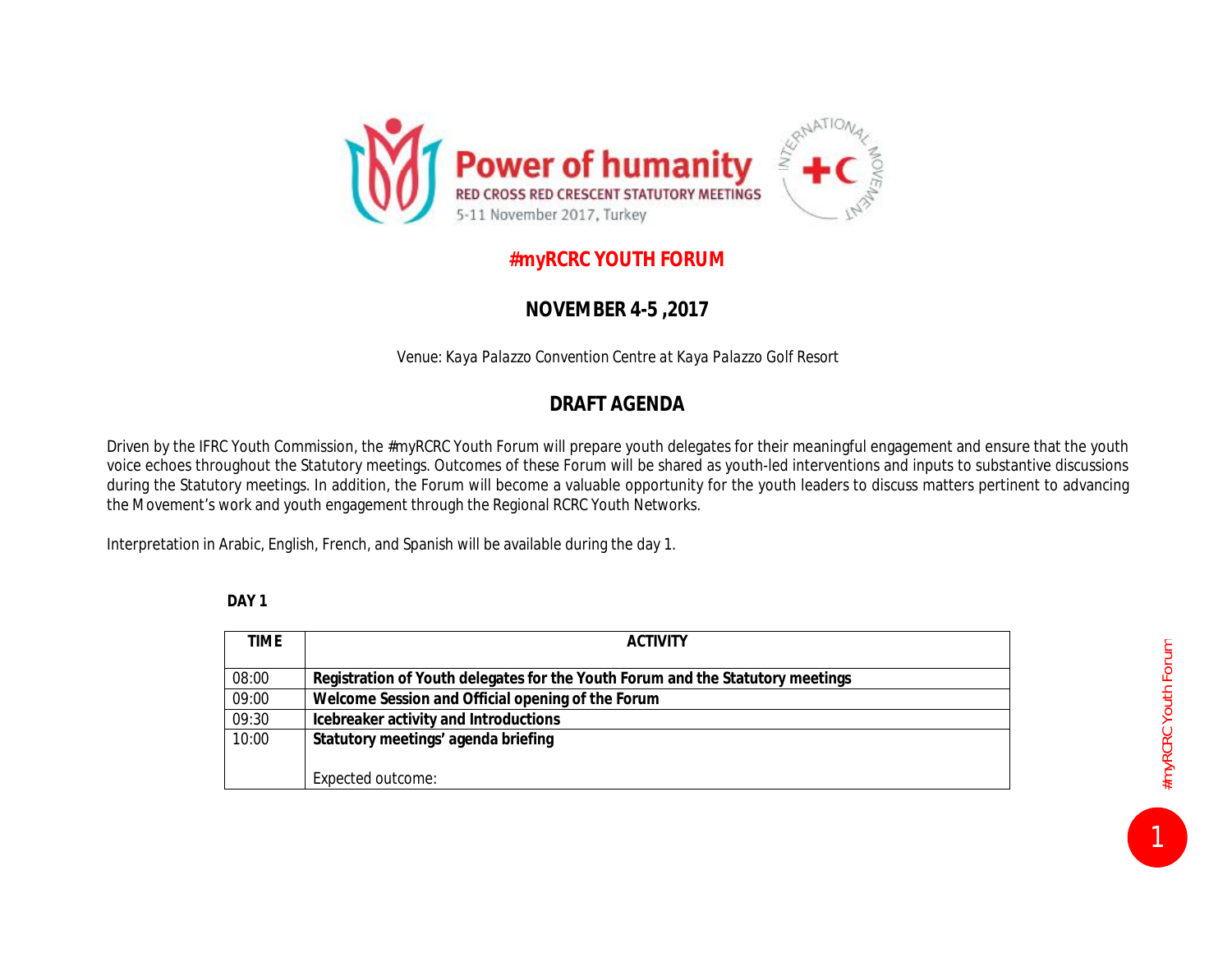

|       | Participants know the agenda, flow, and procedures of the Statutory Meetings.                                                                                   |
|-------|-----------------------------------------------------------------------------------------------------------------------------------------------------------------|
| 10:30 | <b>Youth Engagement Matters</b>                                                                                                                                 |
|       | IFRC Youth Commission Report (10 min)<br>$\bullet$                                                                                                              |
|       | IFRC Constitutional Review - Focusing on proposed IFRC Youth Commission election procedure (10<br>$\bullet$<br>min)                                             |
|       | What does the IFRC Youth Policy 2017 mean for our National Societies (15 min)<br>$\bullet$                                                                      |
|       | IFRC Youth Engagement Strategy adaptation by our National Societies (15 min)<br>$\bullet$                                                                       |
|       | Break-out groups (45 min, division per regions/language)<br>$\bullet$                                                                                           |
|       | Questions                                                                                                                                                       |
|       | 1. How to make the IFRC Youth Policy 2017 "yours"? Roadmaps and Plans of Action.                                                                                |
|       | How to effectively use the IFRC Y.E.S. in your National Society? Roadmaps and Plans of<br>2.                                                                    |
|       | Action.                                                                                                                                                         |
|       | 3. Y.E.S. toolkit - What do we think of the Y.E.S. Self-assessment tool?                                                                                        |
|       | Reporting back and Wrap-up (20 min)                                                                                                                             |
|       | <b>Expected outcomes:</b>                                                                                                                                       |
|       | 1. Participants are briefed on the Youth Commission's activities from 2016-2017,                                                                                |
|       | 2. Participants are informed on the IFRC Youth Policy 2017 draft and able to advocate for its<br>adoption at the GA and adaptation in their National Societies, |
|       | 3. Participants are up to date on the global status of the IFRC Youth Engagement Strategy                                                                       |
|       | adaptation by the National Societies and how to advocate for a Y.E.S. in their National Societies.                                                              |
| 12:00 | Lunch                                                                                                                                                           |
| 14:00 | How to write a compelling intervention and make your voice heard?                                                                                               |
|       |                                                                                                                                                                 |
|       | <b>Expected outcomes:</b>                                                                                                                                       |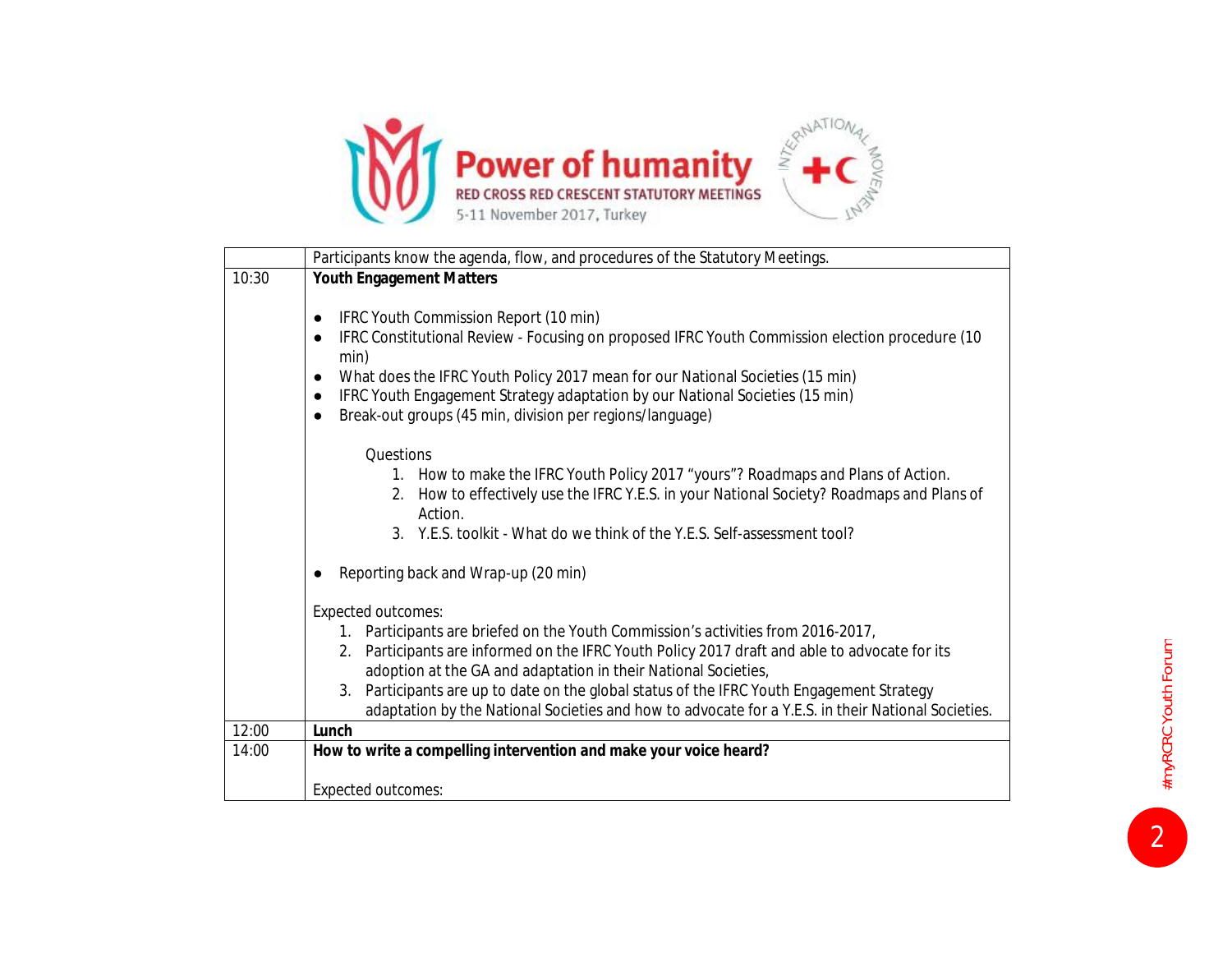

|       | Participants will know how to draft a compelling intervention and be empowered to deliver interventions                                                                                                                                        |
|-------|------------------------------------------------------------------------------------------------------------------------------------------------------------------------------------------------------------------------------------------------|
|       | at the GA and CoD on behalf of their National Societies.                                                                                                                                                                                       |
| 15:00 | #myRCRC Themes Rounds 1 and 2                                                                                                                                                                                                                  |
|       | (60 mins and 60 mins)                                                                                                                                                                                                                          |
|       | #myRCRC theme: Migration                                                                                                                                                                                                                       |
|       | <b>Expected outcomes:</b>                                                                                                                                                                                                                      |
|       | Participants are familiar with the positioning and priorities of the IFRC and understand the key issues                                                                                                                                        |
|       | of importance to children, adolescents, young adults on the move.                                                                                                                                                                              |
|       | 2. Participants are equipped to generate substance and key messages for their interventions to be<br>presented at the Statutory meetings.                                                                                                      |
|       | #myRCRC theme: Strategy 2030 development                                                                                                                                                                                                       |
|       |                                                                                                                                                                                                                                                |
|       | <b>Expected outcomes:</b>                                                                                                                                                                                                                      |
|       | 1. Through the Futures and Foresight methodology, participants understand how the humanitarian<br>landscape will be shaped and are able to extrapolate the implications for the RCRC in delivering on<br>our humanitarian mission beyond 2030. |
|       | Participants are equipped to generate substance and key messages for their interventions to be<br>2.<br>presented at the Statutory meetings.                                                                                                   |
|       | #myRCRC theme: Volunteering                                                                                                                                                                                                                    |
|       | <b>Expected outcomes:</b>                                                                                                                                                                                                                      |
|       | Participants are informed about the Agenda of the Volunteering Alliance and the new IFRC<br>1.<br>Volunteering Charter.                                                                                                                        |
|       | Participants are equipped to generate substance and key messages for their interventions to be<br>2.                                                                                                                                           |
|       | presented at the Statutory meetings                                                                                                                                                                                                            |
| 17:30 | <b>Gallery Walk in the Plenary</b>                                                                                                                                                                                                             |

**3** #myRCRC Youth Forum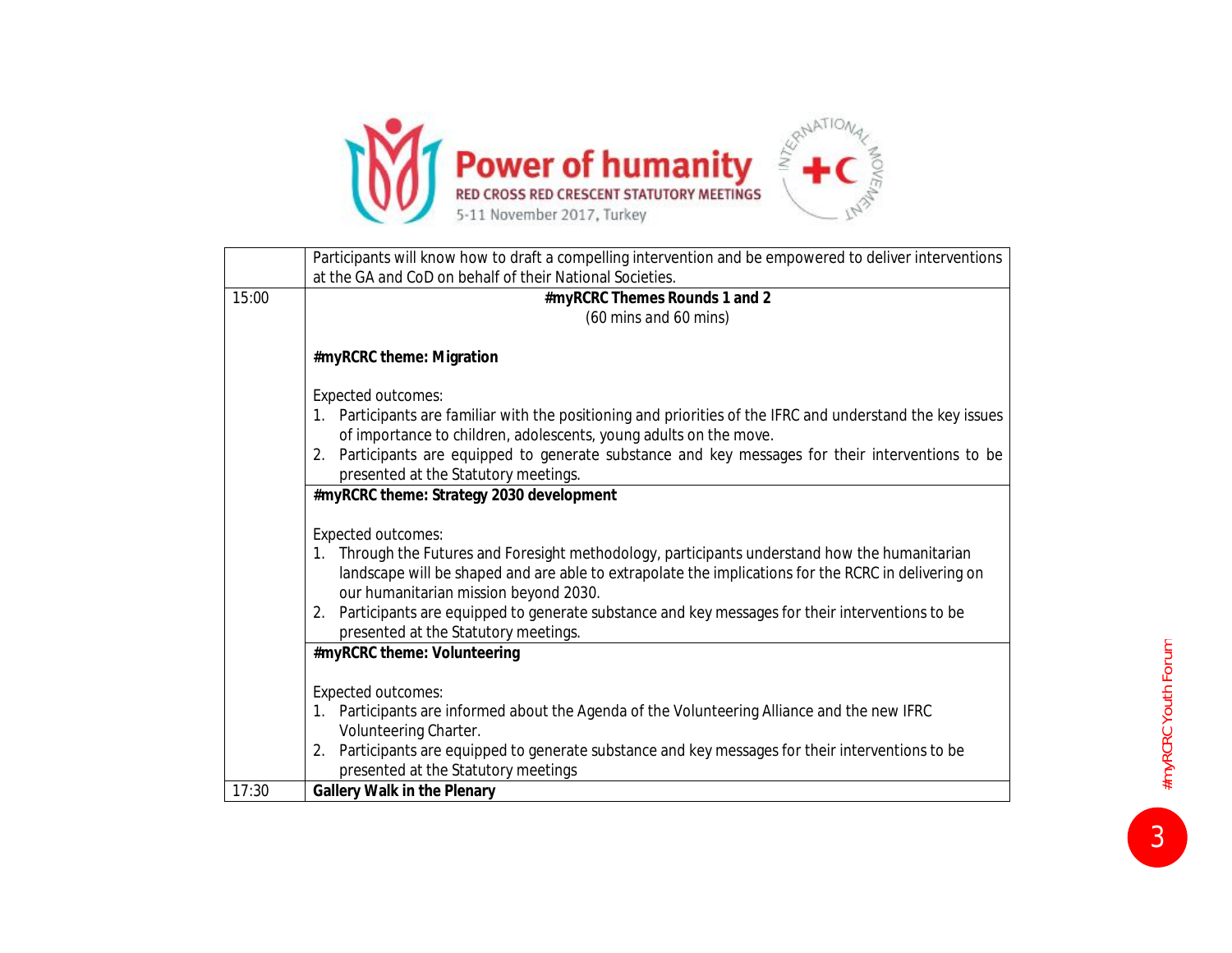

|       | Expected outcome:<br>Overview of the key messages generated during the #myRCRC thematic sessions provided and substance<br>of the youth voice reinforced before drafting the interventions.                                                                                                                                             |
|-------|-----------------------------------------------------------------------------------------------------------------------------------------------------------------------------------------------------------------------------------------------------------------------------------------------------------------------------------------|
| 18:00 | "The Voice of Youth" Writeshop                                                                                                                                                                                                                                                                                                          |
|       | <b>Expected outcomes:</b><br>1. Youth-driven interventions on the substantive discussions of the Statutory meetings finalised and a<br>strategy for their delivery agreed, incl. the procedural matters for taking the floor.<br>2. Gaps in the overall youth contributions throughout the Statutory meetings identified and addressed. |
| 18:50 | Conclusion of the Day# 1                                                                                                                                                                                                                                                                                                                |
|       | Instructions for the Day #2                                                                                                                                                                                                                                                                                                             |
| 19:00 | Dinner                                                                                                                                                                                                                                                                                                                                  |

## **DAY 2**

| <b>TIME</b> | <b>ACTIVITY</b>                                                                                                                                                                          |
|-------------|------------------------------------------------------------------------------------------------------------------------------------------------------------------------------------------|
| 9:00        | Regional RCRC Youth Network-ing                                                                                                                                                          |
|             | Expected outcome:                                                                                                                                                                        |
|             | Regionally-specific strategies for advancing the Movement's agenda 2017 and beyond as well as the<br>youth engagement priorities through the Regional RCRC Youth Networks are discussed. |
| 12:30       | Learning across our networks - Plenary                                                                                                                                                   |
|             | Expected outcome:                                                                                                                                                                        |
|             | Cross-pollination of the knowledge, lessons learnt, and effective strategies of success is allowed for across<br>the regional networks.                                                  |